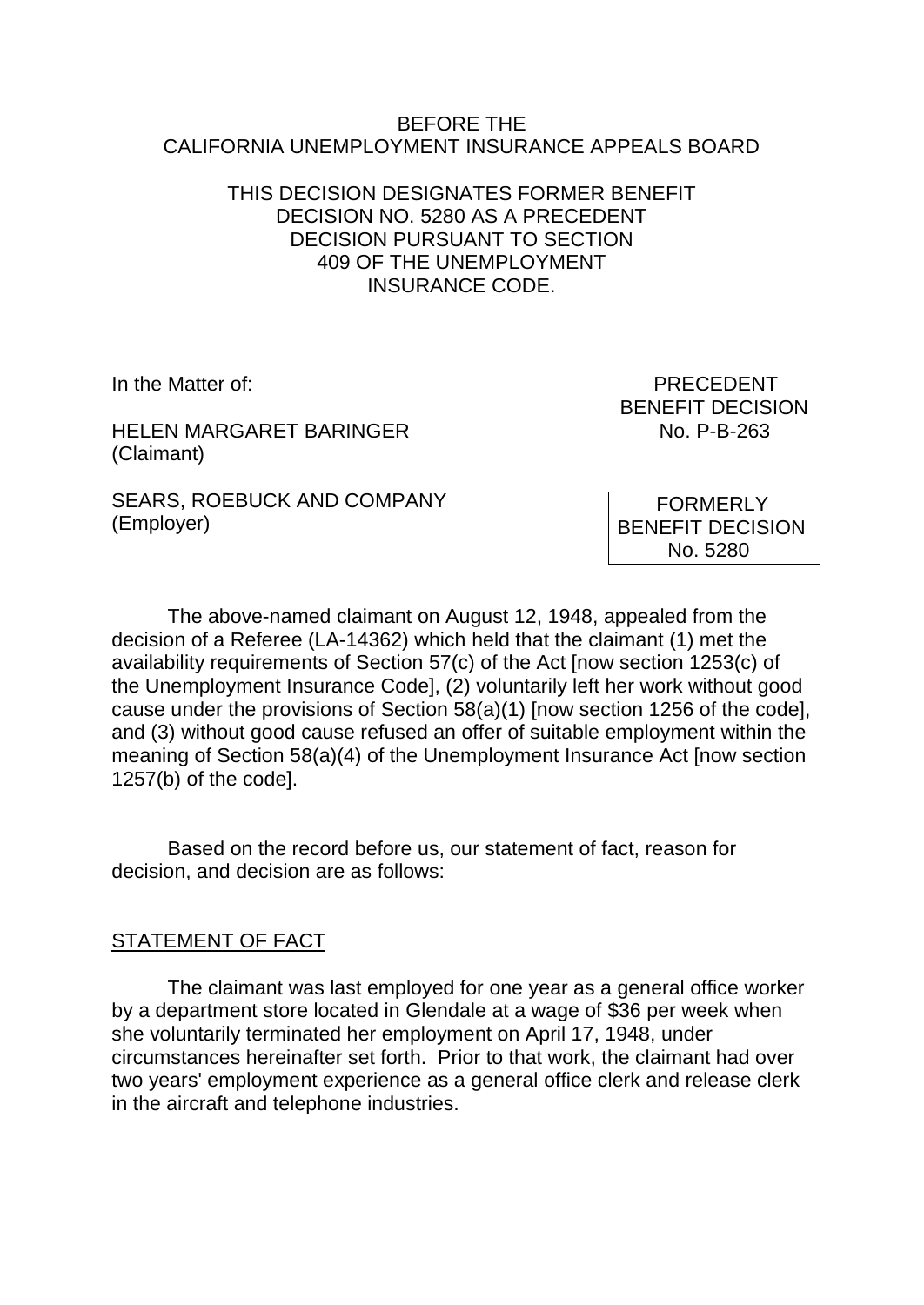#### P-B-263

On June 16, 1948, the claimant registered for work as a clerk-typist and filed a claim for benefits in the Glendale office of the Department of Employment. On July 7, 1948, the Department issued a determination which held that the claimant was not subject to the disqualifying provisions of Section 57(c) [now section 1253 (c)], 58(a)(1) [now section 1256] and 58(a)(4 ) of the Act [now section 1257(b) of the code]. The determination of the Department was predicated on the following findings as set forth in the determination of eligibility which reads in part as follows:

"The claimant stated that she quit her job because of a susceptibility to colds and because of nervousness. She said the air-conditioning in the place of business caused her to have constant colds and that there was so much noise and confusion she became extremely nervous. The claimant presented a statement from her physician which states in part - 'Because of an extreme nervous state and hypersusceptibility to colds, I have advised that she (the claimant) be employed in the type of work which lessens nervous strain or where there is no air-conditioning.' "

The claimant was examined by her physician on April 18, 1948, and thereafter has been seeing him at regular intervals. He prescribed rest until the condition which caused her nervousness had ceased. He informed the claimant, however, that her condition was not such as to render her eligible for benefits under a disability insurance plan.

The claimant had been absent about six days during the previous year due to colds, and before she terminated she was absent two days during each of two weeks. The claimant ascribed her present condition to the air-conditioning and pressure of work. She explained these circumstances were serious to her because she was an arrested tuberculosis case and had had a perforated ulcer which gave her trouble again prior to leaving her work. While employed the claimant had been moved to another place in the room in an effort to escape the draft from the air-conditioning and she herself moved about, but after an aggravated cold, she feared she might contract pneumonia.

The claimant by letter refused an offer of work in two different classifications from her former employer because of the air-conditioning.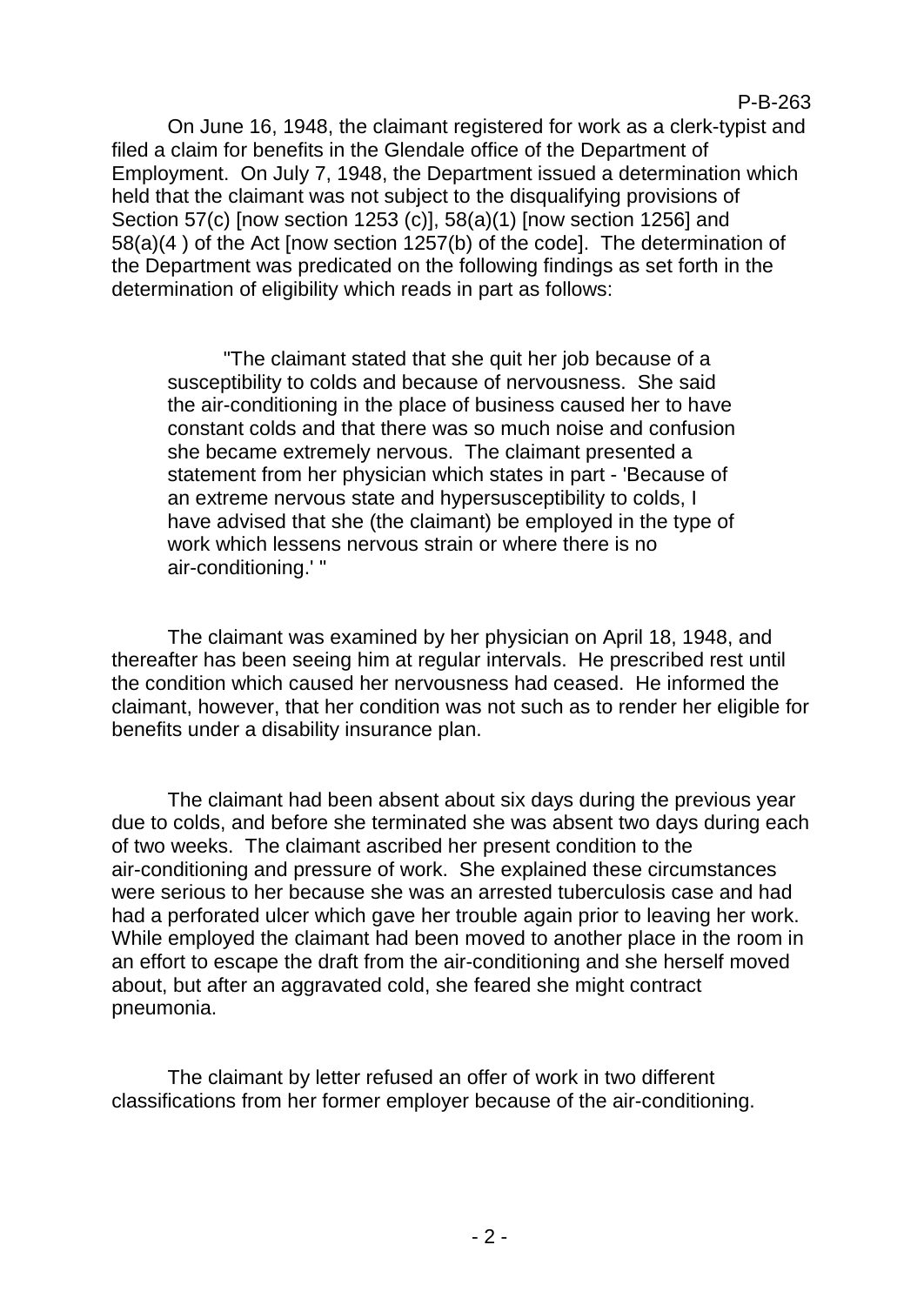Further, both of these positions required standing and were too fatiguing in view of her physical condition. The claimant was aware of the responsibilities of both positions having previously refused one even though it was promotional and having worked in the other for three months. Had she not then been given a desk job she would have been forced to quit.

The claimant is available for work in her usual occupation as a general office worker or as a receptionist in a place that does not have an air-conditioning system. The Department representative presented some evidence which tended to indicate that the majority of the employers in the area did not use air-conditioning systems. All of the last employer's plants use air-conditioning.

The employer contends that the claimant voluntarily terminated her employment without good cause, because if she had been ill at the time of leaving her employment she could have filed a claim for disability insurance benefits under the provisions of a voluntary plan covering the company's employees.

# REASON FOR DECISION

We agree with the Referee that the claimant's limitation to work in an establishment in which an air-conditioning system was not used did not render her unavailable for work within the meaning of Section 57(c) [now section 1253(c) of the code] since there is a substantial labor market for her services in establishments without air-conditioning facilities. The next issue is whether the claimant voluntarily left her work without good cause.

We have previously held that a leaving of work for health reasons was with good cause even though the claimant did not consult a physician but relied upon self-treatment, in view of the claimants past continuous employment and the nature of his illness which was "pleurisy" and colds (Benefit Decision No. 5201-10766).

The claimant herein was an arrested case of tuberculosis and had suffered a series of colds which made her fearful of pneumonia. It was her belief these colds were caused by air-conditioning. Further, the claimant had had a perforated ulcer and due to nervousness caused by work pressures and the air-conditioning, she experienced a recurrence of her ulcer symptoms. As a precautionary health measure she left her work and saw her physician who prescribed a rest. We do not agree with the Referee that the claimant's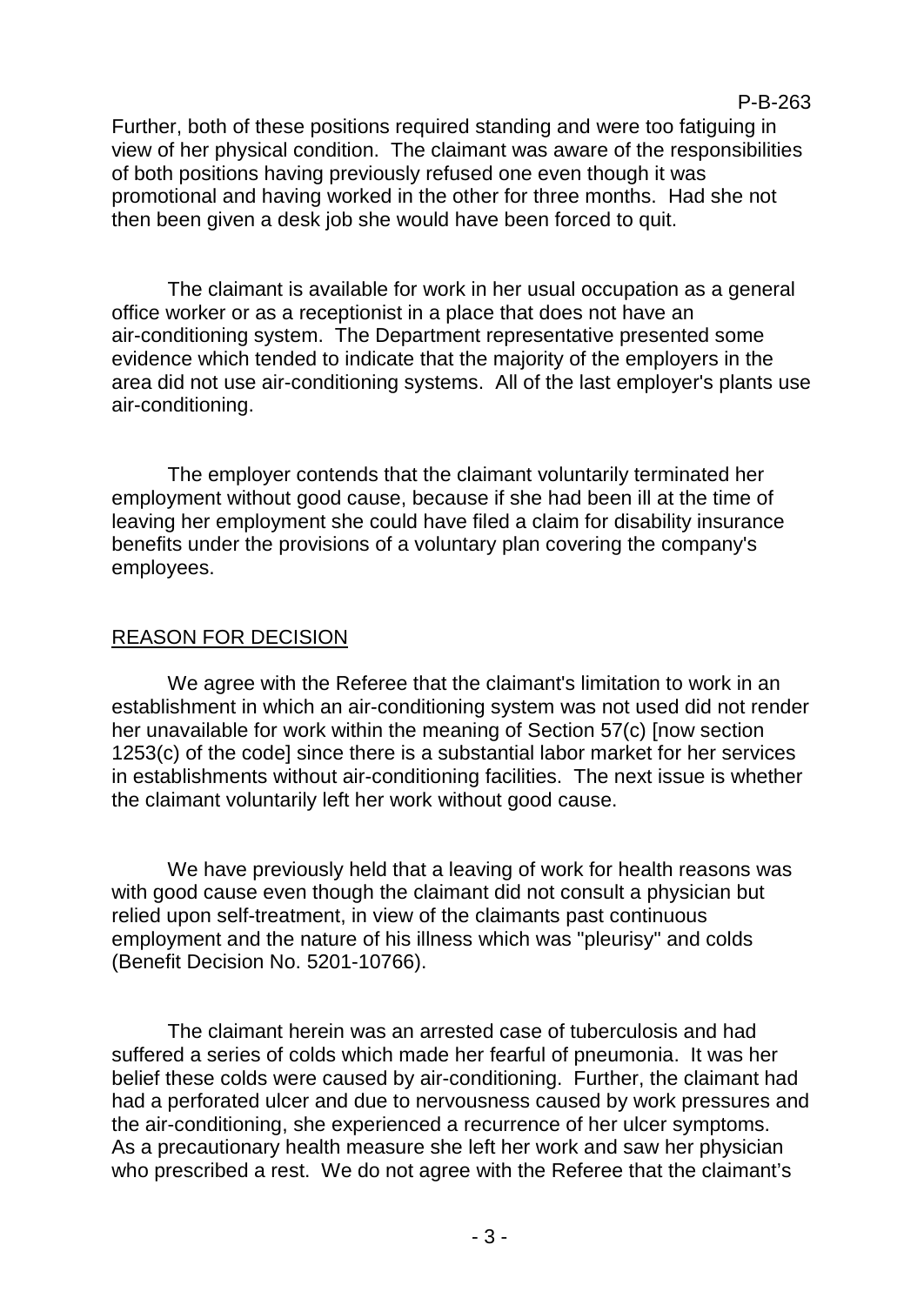leaving of work immediately prior to consulting her physician nullified the primary cause of her leaving, namely her health. That the claimant did see a physician and did take the prescribed rest for approximately two months prior to seeking work again is evidence of her good faith. Her continuous period of employment for one year and her efforts to find a place free of the air-conditioning drafts before finally resigning is further indication that the claimant did not leave her employment because of any personal whim. After reviewing all of the evidence in this case, we hold that the claimant left her work voluntarily with good cause within the meaning of Section 58(a)(1) of the Act [now section 1256 of the code].

The employer's contention that the leaving of work was without good cause because had she been ill, she could have received disability benefits under the voluntary plan is untenable. The claimant might have been able to perform her customary work in an establishment where the conditions causing her nervousness and colds did not exist.

Since the claimant's reason for refusing the offer of work in two different classifications by her former employer was the same as compelled her to leave this employment, namely air-conditioning, we hold that the claimant had good cause for voluntarily refusing such offer, as the work was unsuitable in view of her health history within the meaning of Section 13(a) of the Act [now section 1258 of the code].

#### DECISION

The decision of the Referee is modified. The claimant is not subject to disqualification under Section 58(a)(1) [now section 1256] and 58(a)(4) of the Act [now section 1257(b) of the code] and she meets the availability requirements of Section 57(c) of the Act [now section 1253(c) of the code]. Benefits are allowed.

Sacramento, California, February 4, 1949.

#### CALIFORNIA UNEMPLOYMENT INSURANCE APPEALS BOARD

MICHAEL B. KUNZ, Chairman

GLENN V. WALLS

PETER E. MITCHELL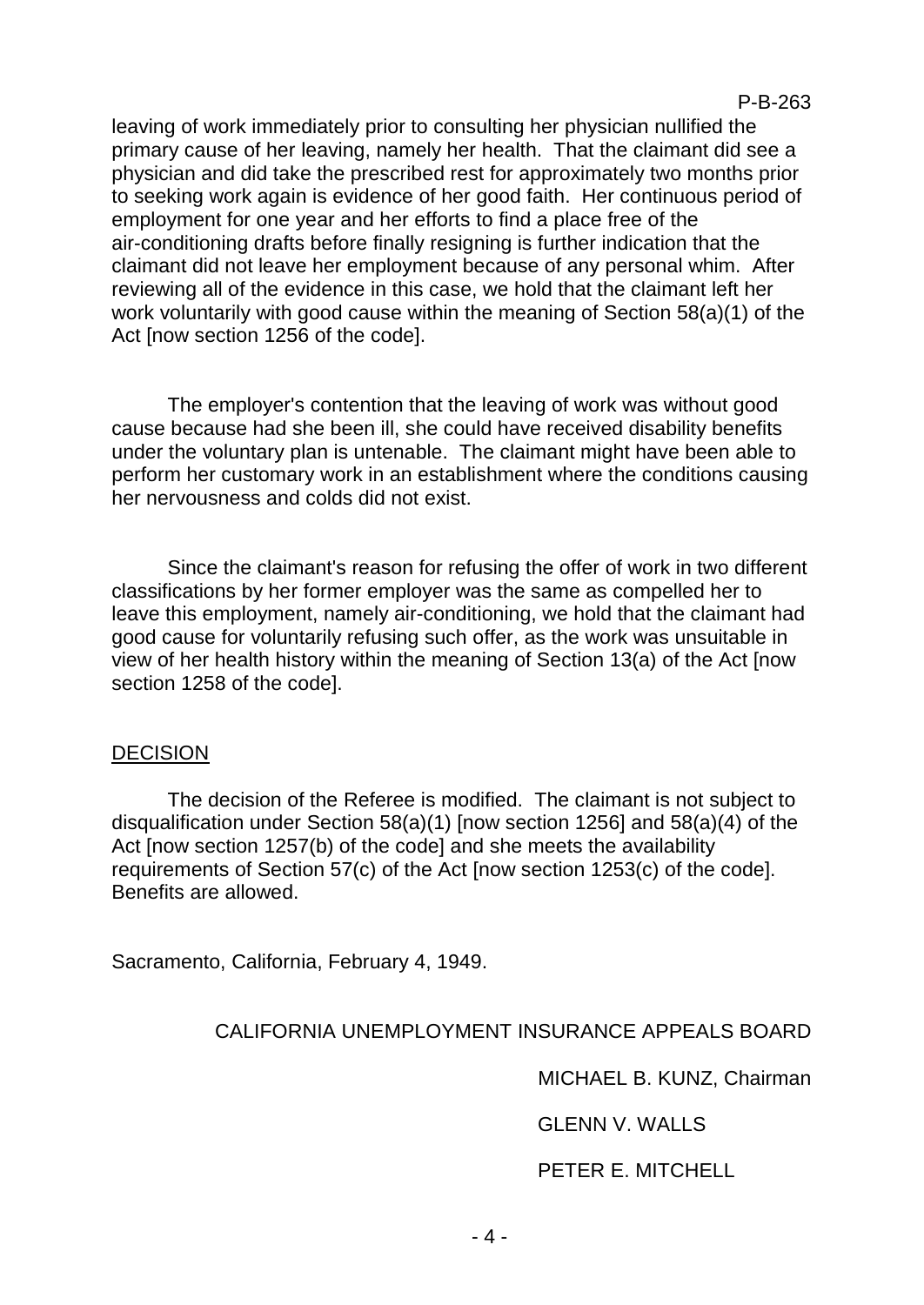Pursuant to section 409 of the Unemployment Insurance Code, the above Benefit Decision No. 5280 is hereby designated as Precedent Decision No. P-B-263.

Sacramento, California, March 9, 1976.

# CALIFORNIA UNEMPLOYMENT INSURANCE APPEALS BOARD

DON BLEWETT, Chairperson

MARILYN H. GRACE

CARL A. BRITSCHGI

RICHARD H. MARRIOTT

DISSENTING - Written Opinion Attached

HARRY K. GRAFE